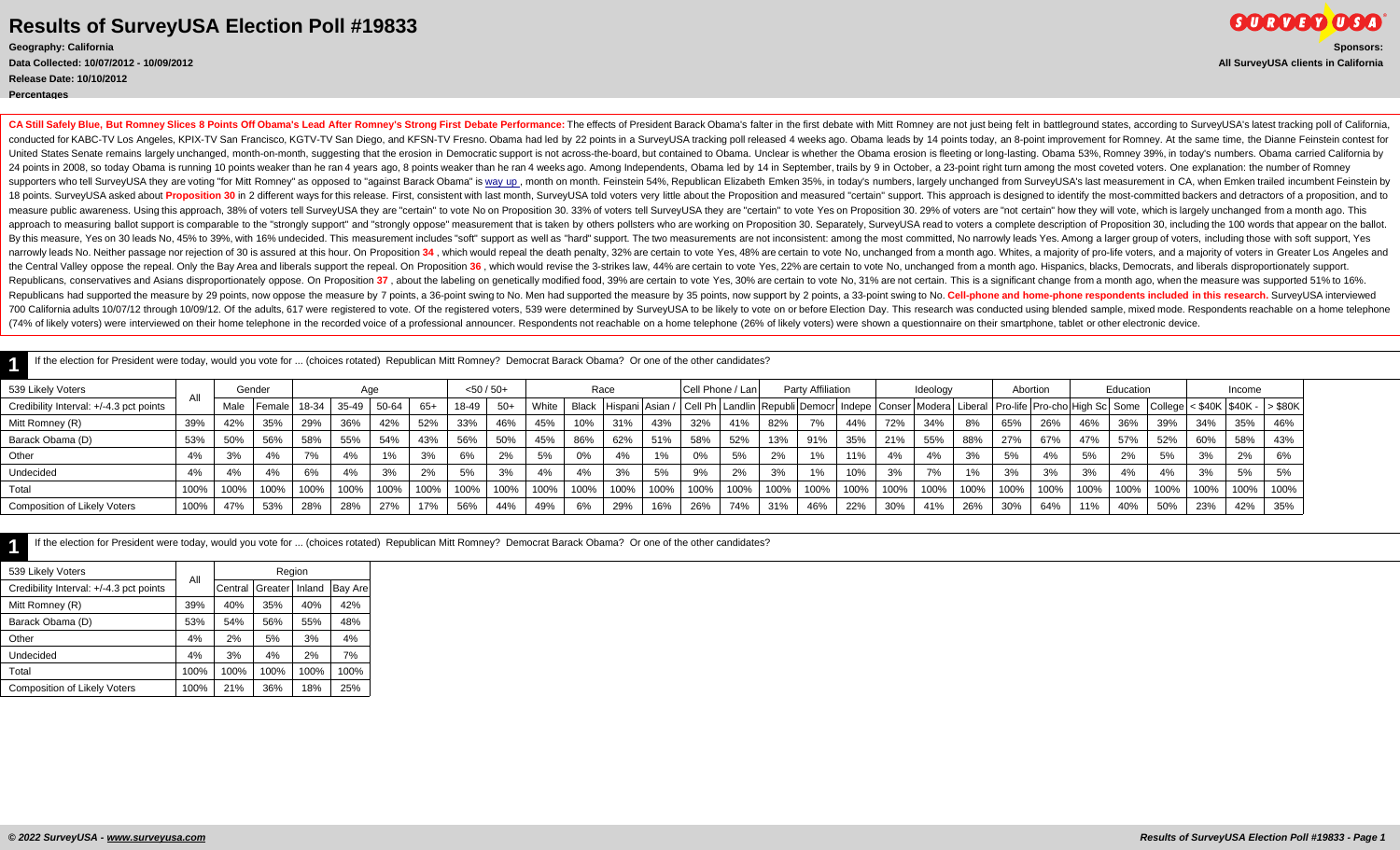**Release Date: 10/10/2012**

**Percentages**

**2** Is this more a vote FOR Mitt Romney or AGAINST Barack Obama?

| 208 Romney Voters                       |      |      | Gender     |       |       | Aqe   |       | $<$ 50 / 50+ |       |       | Race  |      |       |      | Cell Phone / Lani |      | Party Affiliation                                                                                                                           |         |      | Ideology |      |      | Abortion |      | Education |       |      | Income |      |
|-----------------------------------------|------|------|------------|-------|-------|-------|-------|--------------|-------|-------|-------|------|-------|------|-------------------|------|---------------------------------------------------------------------------------------------------------------------------------------------|---------|------|----------|------|------|----------|------|-----------|-------|------|--------|------|
| Credibility Interval: +/-6.8 pct points |      | Male | l Female I | 18-34 | 35-49 | 50-64 | $65+$ | 18-49        | $50+$ | White | Black |      |       |      |                   |      | Hispani Asian / Cell Ph Landlin Republi Democr Indepe Conser Modera Liberal Pro-life Pro-cho High Sc Some College < \$40K   \$40K - > \$80K |         |      |          |      |      |          |      |           |       |      |        |      |
| For Mitt Romney                         | 59%  | 60%  | 59%        | 51%   | 45%   | 61%   | 81%   | 48%          | 70%   | 55%   |       | 53%  | 84%   | 48%  | 62%               | 61%  | 49%                                                                                                                                         | 58%     | 59%  | 55%      | 62%  | 62%  | 53%      | 58%  | 53%       | 64%   |      | 60%    | 62%  |
| Against Barack Obama                    | 40%  | 40%  | 41%        | 49%   | 54%   | 39%   | 19%   | 52%          | 30%   | 44%   |       |      | 16%   | 51%  | 38%               | 39%  | 47%                                                                                                                                         | 42%     | 41%  | 44%      | 38%  | 38%  | 46%      | 42%  | 47%       | 35%   | 47%  | 40%    | 38%  |
| Not Sure                                | 0%   | 0%   | 1%         | 0%    | 1%    | 0%    | $0\%$ | 1%           | 0%    | 1%    | $**$  |      | $0\%$ | 1%   | 0%                | 0%   | 4%                                                                                                                                          |         | 0%   | 1%       | 0%   | 0%   | 1%       | 0%   | 0%        | $1\%$ | 0%   |        | 0%   |
| Total                                   | 100% | 100% | 100%       | 100%  | 100%  | 100%  | 100%  | 100%         | 100%  | 100%  | 100%  | 100% | 100%  | 100% | 100%              | 100% | 100%                                                                                                                                        | $100\%$ | 100% | 100%     | 100% | 100% | 100%     | 100% | 100%      | 100%  | 100% | 100%   | 100% |
| <b>Composition of Romney Voters</b>     | 100% | 52%  | 48%        | 21%   | 26%   | 29%   | 23%   | 47%          | 53%   | 57%   | 2%    | 24%  | 18%   | 22%  | 78%               | 66%  | 8%                                                                                                                                          | 26%     | 55%  | 36%      | 6%   | 51%  | 43%      | 13%  | 37%       | 50%   | 20%  | 38%    | 42%  |

| Is this more a vote FOR Mitt Romney or AGAINST Barack Obama? |       |         |         |        |                |  |
|--------------------------------------------------------------|-------|---------|---------|--------|----------------|--|
| 208 Romney Voters                                            | All   |         |         | Region |                |  |
| Credibility Interval: +/-6.8 pct points                      |       | Central | Greater | Inland | <b>Bay Are</b> |  |
| For Mitt Romney                                              | 59%   | 58%     | 68%     | 51%    | 56%            |  |
| Against Barack Obama                                         | 40%   | 42%     | 32%     | 48%    | 44%            |  |
| Not Sure                                                     | $0\%$ | 0%      | $0\%$   | 2%     | 0%             |  |
| Total                                                        | 100%  | 100%    | 100%    | 100%   | 100%           |  |
| <b>Composition of Romney Voters</b>                          | 100%  | 22%     | 32%     | 19%    | 27%            |  |

| $\mathbf{r}$ | Is this more a vote FOR Barack Obama or AGAINST Mitt Romney? |
|--------------|--------------------------------------------------------------|
|--------------|--------------------------------------------------------------|

| 288 Obama Voters                        | All  |      | Gender |       |                  | Aae   |                  | $<$ 50 / 50+ |      |       |      | Race |      |      | <b>Cell Phone / Lan</b>                                                                                                                                                             |      | Party Affiliation |      |      | Ideology |      | Abortion |       |      | Education |      |      | Income |         |
|-----------------------------------------|------|------|--------|-------|------------------|-------|------------------|--------------|------|-------|------|------|------|------|-------------------------------------------------------------------------------------------------------------------------------------------------------------------------------------|------|-------------------|------|------|----------|------|----------|-------|------|-----------|------|------|--------|---------|
| Credibility Interval: +/-4.7 pct points |      | Male | Female | 18-34 | $35-49$          | 50-64 | 65+              | 18-49        | -50+ | White |      |      |      |      | Black   Hispani   Asian /   Cell Ph   Landlin   Republi   Democr   Indepe   Conser   Modera   Liberal   Pro-life   Pro-cho   High Sc   Some   College   < \$40K   \$40K -   > \$80K |      |                   |      |      |          |      |          |       |      |           |      |      |        |         |
| For Barack Obama                        | 80%  | 79%  | 82%    | 83%   | 82%              | 75%   | 82%              | 82%          | 78%  | 76%   | 95%  | 87%  | 69%  | 79%  | 81%                                                                                                                                                                                 | 88%  | 82%               | 67%  | 80%  | 79%      | 82%  | 80%      | 80%   | 85%  | 80%       | 79%  | 79%  | 81%    | 80%     |
| <b>Against Mitt Romney</b>              | 19%  | 20%  | 17%    | 17%   | 17%              | 24%   | 15%              | 17%          | 21%  | 23%   | 4%   | 13%  | 31%  | 21%  | 18%                                                                                                                                                                                 | 12%  | 17%               | 31%  | 20%  | 19%      | 17%  | 17%      | 20%   | 15%  | 19%       | 20%  | 20%  | 17%    | 20%     |
| Not Sure                                | 1%   | 1%   | 1%     |       | 1%               |       |                  |              | 2%   | 1%    | 2%   | 1%   | 0%   | 0%   | 1%                                                                                                                                                                                  | 0%   |                   | 3%   | 0%   | 2%       |      |          | $1\%$ | 0%   | 1%        | 1%   | 1%   |        | 0%      |
| Total                                   | 100% | 100% | 100%   | 100%  | $^{\prime}$ 100% | 100%  | $^{\prime}$ 100% | 100%         | 100% | 1100% | 100% | 100% | 100% | 100% | 100%                                                                                                                                                                                | 100% | 100%              | 100% | 100% | 100%     | 100% | 100%     | 100%  | 100% | 100%      | 100% | 100% | 100%   | $100\%$ |
| <b>Composition of Obama Voters</b>      | 100% | 45%  | 55%    | 30%   | 29%              | 27%   | 14%              | 59%          | 41%  | 41%   | 10%  | 34%  | 15%  | 28%  | 72%                                                                                                                                                                                 | 8%   | 78%               | 15%  | 12%  | 42%      | 42%  | 15%      | 81%   | 9%   | 43%       | 48%  | 26%  | 46%    | 28%     |

| Is this more a vote FOR Barack Obama or AGAINST Mitt Romney? |      |                                |         |      |      |
|--------------------------------------------------------------|------|--------------------------------|---------|------|------|
| 288 Obama Voters                                             | All  |                                | Region  |      |      |
| Credibility Interval: +/-4.7 pct points                      |      | Central Greater Inland Bay Are |         |      |      |
| For Barack Obama                                             | 80%  | 76%                            | 87%     | 71%  | 80%  |
| <b>Against Mitt Romney</b>                                   | 19%  | 23%                            | 12%     | 26%  | 19%  |
| Not Sure                                                     | 1%   | $1\%$                          | 0%      | 3%   | 1%   |
| Total                                                        | 100% | 100%                           | $100\%$ | 100% | 100% |
| Composition of Obama Voters                                  | 100% | 21%                            | 37%     | 19%  | 23%  |
|                                                              |      |                                |         |      |      |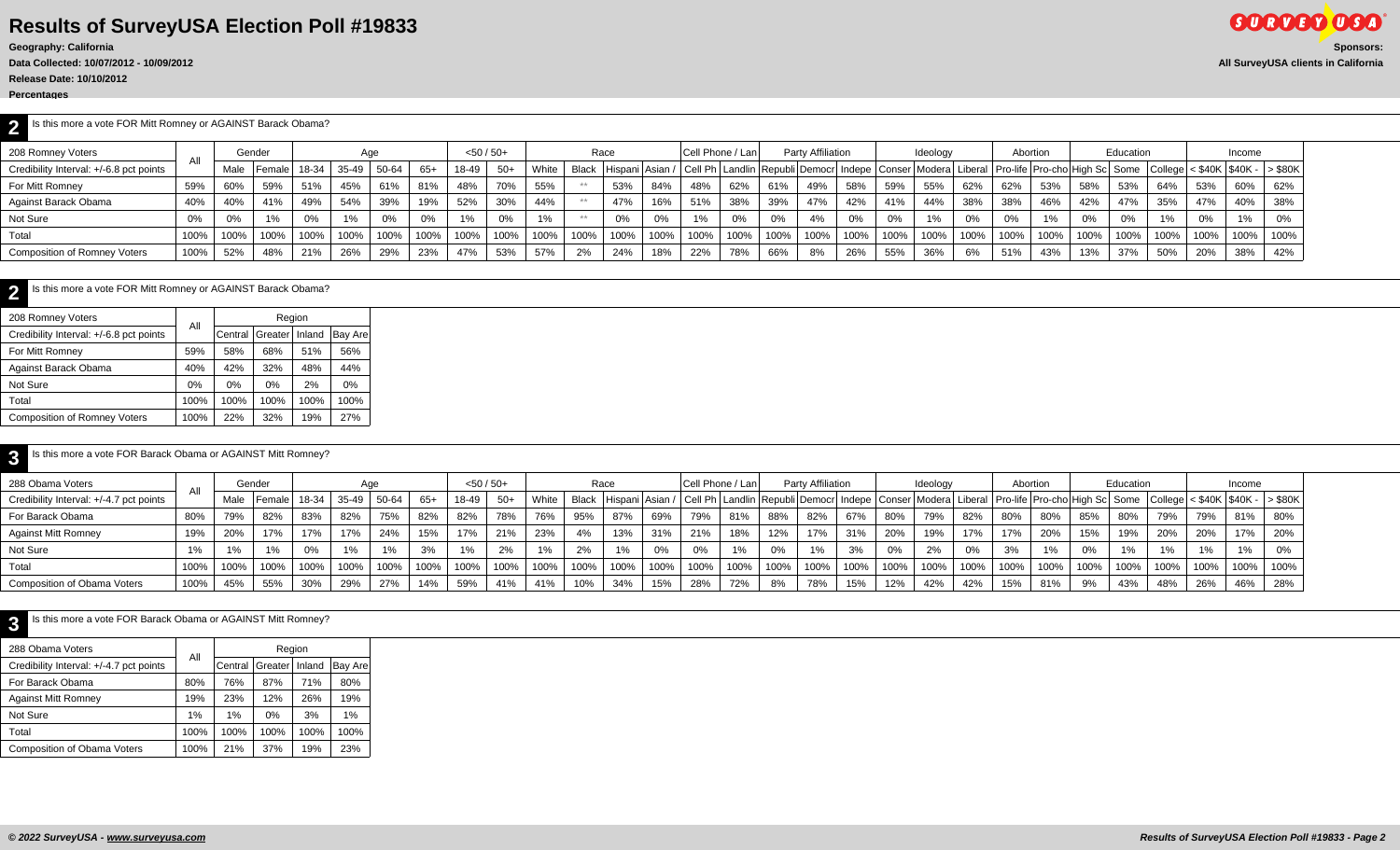**Release Date: 10/10/2012**

**4**

**4** California will also elect a United States Senator in November. If the election for United States Senator from California were today, would you vote for ... (choices rotated) Republican Elizabeth Emken? Or Democrat Dianne Feinstein?

| 539 Likely Voters                       | All  |      | Gender     |         |       | Aae   |       | $<$ 50 / 50+ |      |       |         | Race |      | <b>Cell Phone / Lani</b> |      |      | <b>Party Affiliation</b>                                                                                                                                                           |      |      | Ideology |      | Abortion |      |      | Education |         |      | Income |      |
|-----------------------------------------|------|------|------------|---------|-------|-------|-------|--------------|------|-------|---------|------|------|--------------------------|------|------|------------------------------------------------------------------------------------------------------------------------------------------------------------------------------------|------|------|----------|------|----------|------|------|-----------|---------|------|--------|------|
| Credibility Interval: +/-4.3 pct points |      | Male | I Female I | 18-34 l | 35-49 | 50-64 | $65+$ | 18-49        | -50+ | White |         |      |      |                          |      |      | Black   Hispani   Asian /   Cell Ph   Landlin   Republi   Democr  Indepe   Conser   Modera   Liberal   Pro-life   Pro-cho   High Sc   Some   College   < \$40K   \$40K -   > \$80K |      |      |          |      |          |      |      |           |         |      |        |      |
| Elizabeth Emken (R)                     | 35%  | 39%  | 32%        | 29%     | 33%   | 38%   | 46%   | 31%          | 41%  | 40%   | 12%     | 30%  | 39%  | 26%                      | 39%  | 76%  | 6%                                                                                                                                                                                 | 38%  | 69%  | 27%      | 11%  | 63%      | 22%  | 37%  | 37%       | 34%     | 29%  | 32%    | 43%  |
| Dianne Feinstein (D)                    | 54%  | 50%  | 58%        | 50%     | 58%   | 56%   | 52%   | 54%          | 54%  | 49%   | 88%     | 56%  | 52%  | 50%                      | 56%  | 16%  | 85%                                                                                                                                                                                | 45%  | 22%  | 60%      | 81%  | 30%      | 67%  | 43%  | 53%       | 58%     | 54%  | 57%    | 51%  |
| Undecided                               | 10%  | 12%  |            | 22%     |       | 6%    | 2%    | 15%          | 4%   | 10%   |         | 14%  | 9%   | 24%                      | 6%   | 8%   | 8%                                                                                                                                                                                 | 17%  | 8%   | 13%      | 8%   | 7%       | 11%  | 20%  | 11%       |         | 16%  | 11%    | 6%   |
| Total                                   | 100% | 100% |            | 100%    | 100%  | 100%  | 100%  | 100%         | 100% | 100%  | $100\%$ | 100% | 100% | 100%                     | 100% | 100% | 100%                                                                                                                                                                               | 100% | 100% | 100%     | 100% | 100%     | 100% | 100% | 100%      | $100\%$ | 100% | 100%   | 100% |
| <b>Composition of Likely Voters</b>     | 100% | 47%  | 53%        | 28%     | 28%   | 27%   | 17%   | 56%          | 44%  | 49%   | 6%      | 29%  | 16%  | 26%                      | 74%  | 31%  | 46%                                                                                                                                                                                | 22%  | 30%  | 41%      | 26%  | 30%      | 64%  | 11%  | 40%       | 50%     | 23%  | 42%    | 35%  |

California will also elect a United States Senator in November. If the election for United States Senator from California were today, would you vote for ... (choices rotated) Republican Elizabeth Emken? Or Democrat Dianne Feinstein?

| 539 Likely Voters                       | All  |         | Region  |        |         |
|-----------------------------------------|------|---------|---------|--------|---------|
| Credibility Interval: +/-4.3 pct points |      | Central | Greater | Inland | Bay Are |
| Elizabeth Emken (R)                     | 35%  | 40%     | 35%     | 40%    | 30%     |
| Dianne Feinstein (D)                    | 54%  | 47%     | 56%     | 50%    | 61%     |
| Undecided                               | 10%  | 13%     | 10%     | 10%    | 10%     |
| Total                                   | 100% | 100%    | 100%    | 100%   | 100%    |
| <b>Composition of Likely Voters</b>     | 100% | 21%     | 36%     | 18%    | 25%     |

**5** On Proposition 30, which would raise the sales tax to pay for education and public safety, are you ...? Certain to vote yes?<br>Certain to vote no?<br>Cripost contrain?

#### Certain to vote no? Or not certain?

| 539 Likely Voters                       |      |      | Gender   |       |       | Aqe   |      | $<$ 50 / 50+ |       |       |      | Race |      | Cell Phone / Lan |      |      | Party Affiliation                                                                                                                                                         |      |      | Ideology |      |      | Abortion |                  | Education |      |      | Income |                 |
|-----------------------------------------|------|------|----------|-------|-------|-------|------|--------------|-------|-------|------|------|------|------------------|------|------|---------------------------------------------------------------------------------------------------------------------------------------------------------------------------|------|------|----------|------|------|----------|------------------|-----------|------|------|--------|-----------------|
| Credibility Interval: +/-4.3 pct points | A    | Male | l Female | 18-34 | 35-49 | 50-64 | 65+  | 18-49        | $50+$ | White |      |      |      |                  |      |      | Black   Hispani   Asian /   Cell Ph   Landlin   Republi   Democr   Indepe   Conser   Modera   Liberal   Pro-life   Pro-cho   High Sc   Some   College   < \$40K   \$40K - |      |      |          |      |      |          |                  |           |      |      |        | $\vert$ > \$80K |
| Certain to vote Yes                     | 33%  | 38%  | 28%      | 42%   | 33%   | 27%   | 26%  | 38%          | 26%   | 31%   | 49%  | 36%  | 25%  | 40%              | 30%  | 18%  | 42%                                                                                                                                                                       | 32%  | 170/ | 34%      | 51%  | 23%  | 38%      | 25%              | 30%       | 36%  | 30%  | 36%    | 30%             |
| Certain to vote No                      | 38%  |      | 34%      | 29%   | 44%   | 43%   | 37%  | 36%          | 41%   | 40%   | 15%  | 38%  | 40%  | 32%              | 40%  | 58%  | 20%                                                                                                                                                                       | 48%  | 60%  | 37%      | 16%  | 54%  | 31%      | 43%              | 37%       | 38%  | 39%  | 35%    | 41%             |
| Not Certain                             | 29%  | 19%  | 38%      | 29%   | 23%   | 30%   | 37%  | 26%          | 33%   | 28%   | 36%  | 26%  | 36%  | 28%              | 30%  | 24%  | 37%                                                                                                                                                                       | 20%  | 22%  | 29%      | 32%  | 23%  | 31%      | 33%              | 33%       | 26%  | 31%  | 28%    | 29%             |
| Total                                   | 100% | 100% | 100%     | 100%  | 100%  | 100%  | 100% |              | 100%  | 100%  | 100% | 100% | 100% | 100%             | 100% | 100% | 100%                                                                                                                                                                      | 100% | 100% | 100%     | 100% | 100% | 100%     | $^{\prime}$ 100% | 100%      | 100% | 100% | 100%   | 100%            |
| <b>Composition of Likely Voters</b>     | 100% | 47%  | 53%      | 28%   | 28%   | 27%   | 17%  | 56%          | 44%   | 49%   | 6%   | 29%  | 16%  | 26%              | 74%  | 31%  | 46%                                                                                                                                                                       | 22%  | 30%  | 41%      | 26%  | 30%  | 64%      | 11%              | 40%       | 50%  | 23%  | 42%    | 35%             |

On Proposition 30, which would raise the sales tax to pay for education and public safety, are you ...? Certain to vote yes? Certain to vote no?

**5** Or not certain?

| 539 Likely Voters                       | All  |         |         | Region |                |
|-----------------------------------------|------|---------|---------|--------|----------------|
| Credibility Interval: +/-4.3 pct points |      | Central | Greater | Inland | <b>Bay Are</b> |
| Certain to vote Yes                     | 33%  | 31%     | 32%     | 36%    | 33%            |
| Certain to vote No                      | 38%  | 37%     | 40%     | 37%    | 38%            |
| Not Certain                             | 29%  | 33%     | 29%     | 27%    | 29%            |
| Total                                   | 100% | 100%    | 100%    | 100%   | 100%           |
| <b>Composition of Likely Voters</b>     | 100% | 21%     | 36%     | 18%    | 25%            |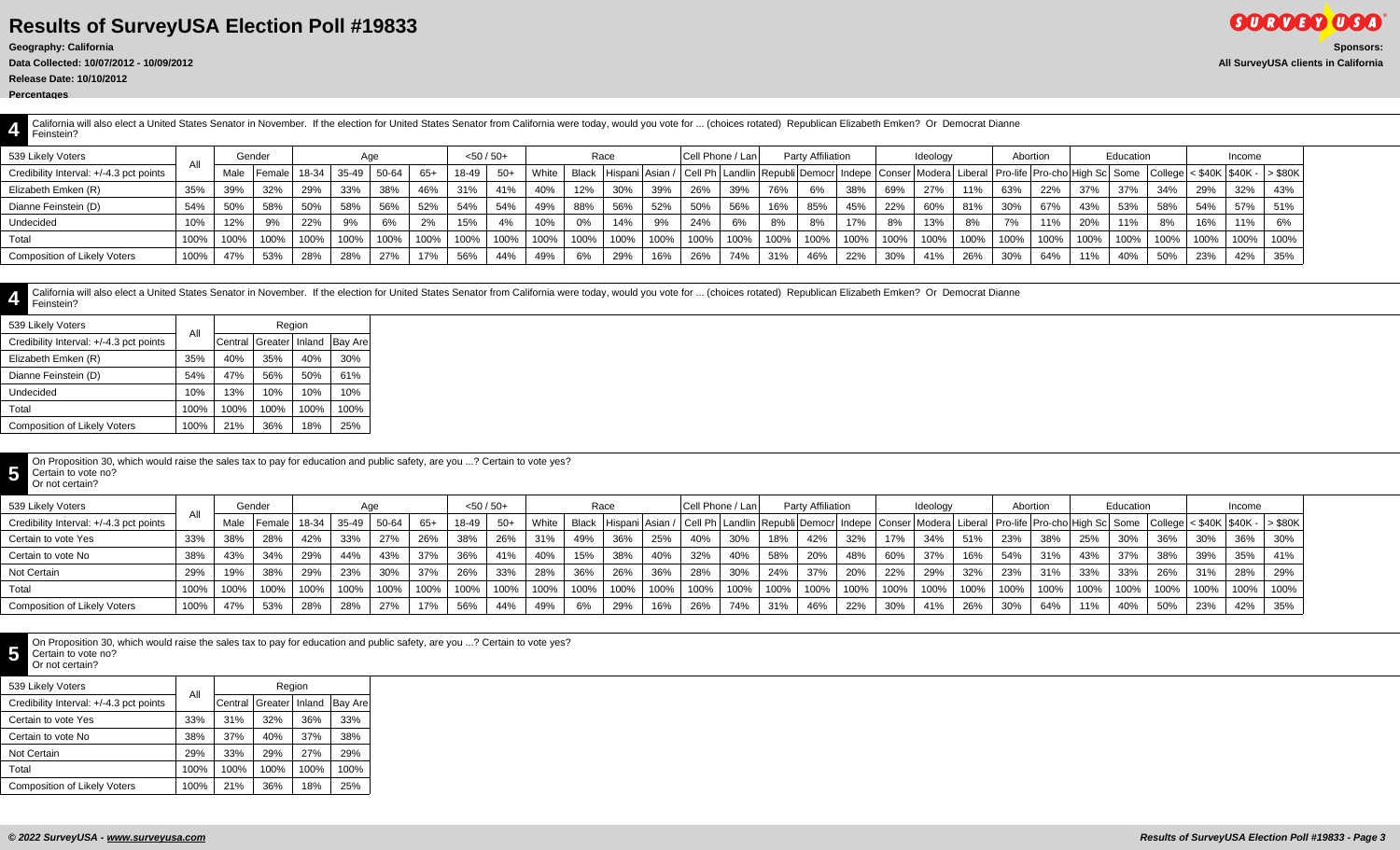**Release Date: 10/10/2012**

**Percentages**

**6**

**6**

Let me read you a more detailed description of Proposition 30: Proposition 30 is the Temporary Taxes to Fund Education, Guaranteed Local Public Safety Funding initiative. It increases taxes on earnings over 250,000 dollars seven years and sales taxes by one quarter of one cent for four years, to fund schools and guarantees public safety realignment funding. Fiscal impact: Increased state tax revenues through 2018-2019, averaging about 6 bill annually over the next few years. Revenues available for funding state budget. In 2012-2013, planned spending reductions, primarily to education programs, would not occur. Given this description, will you vote YES on Propo 30? Or vote NO on Proposition 30?

| 539 Likely Voters                       |      |      | Gender  |       |       | Aqe   |       | $< 50 / 50+$ |       |       | Race    |         |      | Cell Phone / Lan |      |      | Party Affiliation |         |      | Ideology |      | Abortion |      |      | Education |      |      | Income |                                                                                                                                                                |
|-----------------------------------------|------|------|---------|-------|-------|-------|-------|--------------|-------|-------|---------|---------|------|------------------|------|------|-------------------|---------|------|----------|------|----------|------|------|-----------|------|------|--------|----------------------------------------------------------------------------------------------------------------------------------------------------------------|
| Credibility Interval: +/-4.3 pct points |      | Male | 'Female | 18-34 | 35-49 | 50-64 | $65+$ | 18-49        | $50+$ | White |         |         |      |                  |      |      |                   |         |      |          |      |          |      |      |           |      |      |        | Black  Hispani Asian /  Cell Ph Landlin Republi Democr  Indepe   Conser  Modera  Liberal   Pro-life  Pro-cho High Sc  Some  College < \$40K   \$40K -  > \$80K |
| Yes                                     | 45%  | 48%  | 42%     | 58%   | 40%   | 43%   | 33%   | 49%          | 39%   | 44%   | 70%     | 46%     | 34%  | 54%              | 41%  | 25%  | 61%               | 39%     | 26%  | 47%      | 65%  | 29%      | 53%  | 43%  | 45%       | 45%  | 39%  | 49%    | 43%                                                                                                                                                            |
| No.                                     | 39%  | 42%  | 36%     | 25%   | 41%   | 48%   | 44%   | 33%          | 47%   | 39%   | 17%     | 40%     | 44%  | 26%              | 44%  | 59%  | 21%               | 48%     | 61%  | 40%      | 15%  | 56%      | 32%  | 47%  | 36%       | 40%  | 39%  | 34%    | 45%                                                                                                                                                            |
| Undecided                               | 16%  | 10%  | 22%     | 17%   | 18%   | 8%    | 23%   | 18%          | 14%   | 16%   | 12%     | 14%     | 22%  | 20%              | 15%  | 15%  | 18%               | 14%     | 13%  | 13%      | 20%  | 15%      | 15%  | 10%  | 19%       | 15%  | 22%  | 17%    | 12%                                                                                                                                                            |
| Total                                   | 100% | 100% | 100%    | 100%  | 100%  | 100%  | 100%  | 100%         | 100%  | 100%  | $100\%$ | $100\%$ | 100% | 100%             | 100% | 100% | $^{\prime}$ 100%  | $100\%$ | 100% | 100%     | 100% | 100%     | 100% | 100% | 100%      | 100% | 100% | 100%   | 100%                                                                                                                                                           |
| <b>Composition of Likely Voters</b>     | 100% | 47%  | 53%     | 28%   | 28%   | 27%   | 17%   | 56%          | 44%   | 49%   | 6%      | 29%     | 16%  | 26%              | 74%  | 31%  | 46%               | 22%     | 30%  | 41%      | 26%  | 30%      | 64%  | 11%  | 40%       | 50%  | 23%  | 42%    | 35%                                                                                                                                                            |

Let me read you a more detailed description of Proposition 30: Proposition 30 is the Temporary Taxes to Fund Education, Guaranteed Local Public Safety Funding initiative. It increases taxes on earnings over 250,000 dollars seven years and sales taxes by one quarter of one cent for four years, to fund schools and guarantees public safety realignment funding. Fiscal impact: Increased state tax revenues through 2018-2019, averaging about 6 bill annually over the next few years. Revenues available for funding state budget. In 2012-2013, planned spending reductions, primarily to education programs, would not occur. Given this description, will you vote YES on Propo 30? Or vote NO on Proposition 30?

| 539 Likely Voters                       |      |         | Region  |        |         |
|-----------------------------------------|------|---------|---------|--------|---------|
| Credibility Interval: +/-4.3 pct points | Αll  | Central | Greater | Inland | Bay Are |
| Yes                                     | 45%  | 45%     | 47%     | 43%    | 42%     |
| No                                      | 39%  | 37%     | 39%     | 39%    | 41%     |
| Undecided                               | 16%  | 18%     | 14%     | 18%    | 17%     |
| Total                                   | 100% | 100%    | 100%    | 100%   | 100%    |
| <b>Composition of Likely Voters</b>     | 100% | 21%     | 36%     | 18%    | 25%     |

On Proposition 33, about auto insurance, are you ...? Certain to vote yes?

**7** Certain to vote no? Or not certain?

| 539 Likely Voters                       |      | Gender |       | Age   |       |      | $<$ 50 / 50+ |       |       | Race  |                   |      |      | Cell Phone / Lan |      | Party Affiliation |      |      | Ideology |      |      | Abortion |                                                                                                                   | Education |      |      | Income                          |      |
|-----------------------------------------|------|--------|-------|-------|-------|------|--------------|-------|-------|-------|-------------------|------|------|------------------|------|-------------------|------|------|----------|------|------|----------|-------------------------------------------------------------------------------------------------------------------|-----------|------|------|---------------------------------|------|
| Credibility Interval: +/-3.9 pct points | Male | Female | 18-34 | 35-49 | 50-64 | 65+  | 18-49        | $50+$ | White | Black | : Hispani Asian / |      |      |                  |      |                   |      |      |          |      |      |          | / Cell Ph   Landlin   Republi   Democr   Indepe   Conser   Modera   Liberal   Pro-life   Pro-cho   High Sc   Some |           |      |      | $ $ < \$40K   \$40K -   > \$80K |      |
| Certain to vote Yes                     | 8%   | 9%     | 15%   | 11%   | 13%   | 12%  | 13%          | 13%   | 15%   | 5%    | 12%               | 9%   | 18%  | 11%              |      | 12%               | 10%  | 17%  | 14%      | 7%   | 13%  | 13%      | 13%                                                                                                               | 13%       | 13%  | 15%  | 14%                             |      |
| Certain to vote No                      | 23%  | 11%    | 16%   | 18%   | 17%   | 13%  | 17%          | 15%   | 15%   | 22%   | 15%               | 22%  | 20%  | 15%              | 19%  | 14%               | 19%  | 19%  | 17%      | 14%  | 24%  | 14%      | 14%                                                                                                               | 13%       | 19%  | 15%  | 16%                             | 18%  |
| Not Certain                             | 60%  | 81%    | 69%   | 71%   | 70%   | 75%  | 70%          | 72%   | 70%   | 73%   | 73%               | 69%  | 62%  | 74%              | 65%  | 74%               | 71%  | 64%  | 70%      | 78%  | 63%  | 73%      | 73%                                                                                                               | 74%       | 68%  | 71%  | 69%                             | 72%  |
| Total                                   | 100% | 100%   | 100%  | 100%  | 100%  | 100% | 100%         | 100%  | 100%  | 100%  | 100%              | 100% | 100% | 100%             | 100% | 100%              | 100% | 100% | 100%     | 100% | 100% | 100%     | 100%                                                                                                              | 100%      | 100% | 100% | 100%                            | 100% |
| <b>Composition of Likely Voters</b>     | 47%  | 53%    | 28%   | 28%   | 27%   | 17%  | 56%          | 44%   | 49%   | 6%    | 29%               | 16%  | 26%  | 74%              |      | 46%               | 22%  | 30%  | 41%      | 26%  | 30%  | 64%      | 11%                                                                                                               | 40%       | 50%  | 23%  | 42%                             | 35%  |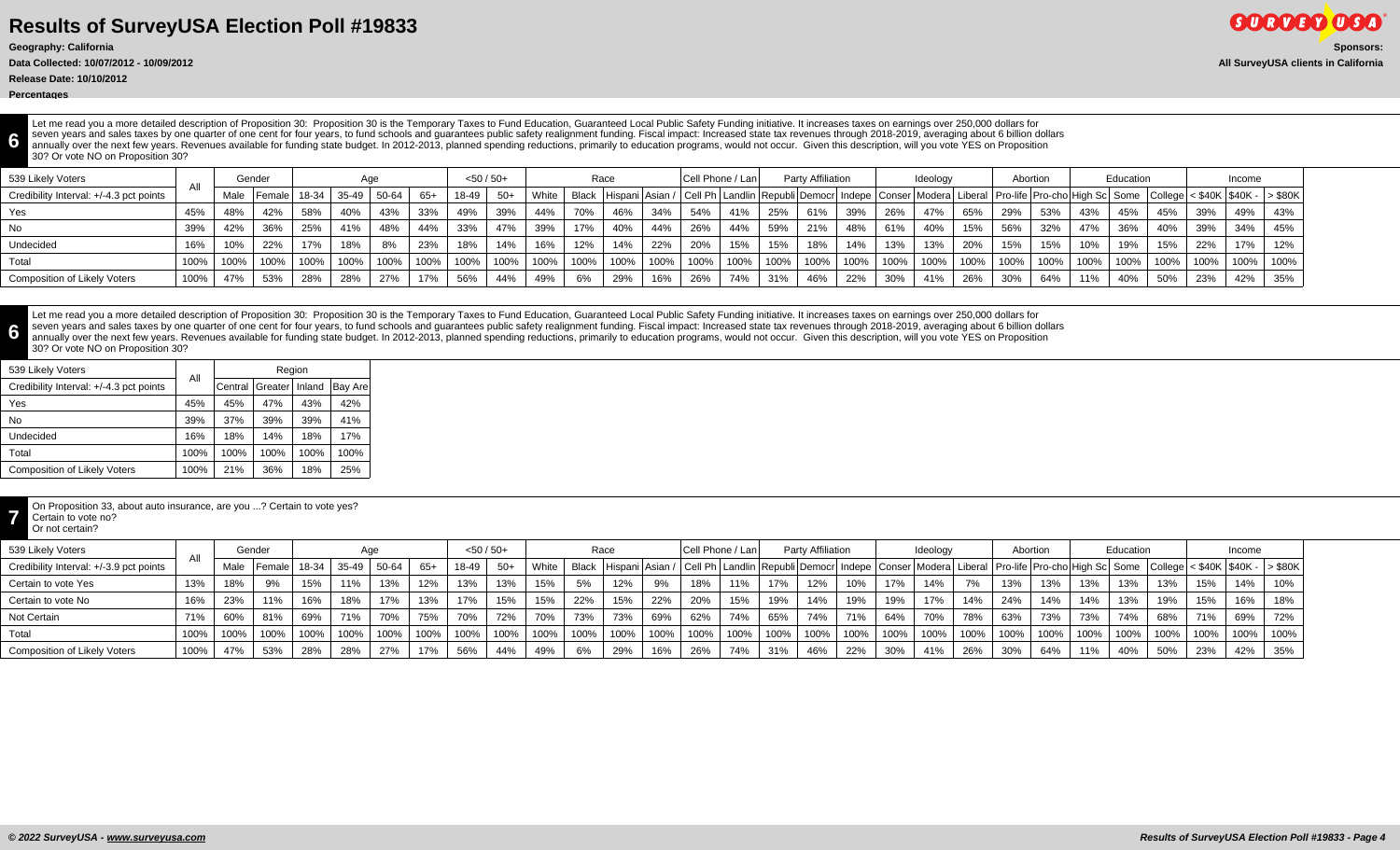**Data Collected: 10/07/2012 - 10/09/2012 All SurveyUSA clients in California**

**Release Date: 10/10/2012**

### **Percentages**

**8**

**7** On Proposition 33, about auto insurance, are you ...? Certain to vote yes? Certain to vote no? Or not certain?

| 539 Likely Voters                       |      |         | Region  |        |         |
|-----------------------------------------|------|---------|---------|--------|---------|
| Credibility Interval: +/-3.9 pct points | Αll  | Central | Greater | Inland | Bay Are |
| Certain to vote Yes                     | 13%  | 13%     | 14%     | 16%    | 9%      |
| Certain to vote No                      | 16%  | 11%     | 17%     | 16%    | 21%     |
| Not Certain                             | 71%  | 76%     | 69%     | 68%    | 70%     |
| Total                                   | 100% | 100%    | 100%    | 100%   | 100%    |
| <b>Composition of Likely Voters</b>     | 100% | 21%     | 36%     | 18%    | 25%     |

| On Proposition 34, which would repeal the death penalty, are you ? |      |      |                    |      |      |       |      |              |       |       |      |      |      |      |                  |      |                   |      |      |          |      |          |      |      |                                                                                                                                                                           |      |          |        |      |
|--------------------------------------------------------------------|------|------|--------------------|------|------|-------|------|--------------|-------|-------|------|------|------|------|------------------|------|-------------------|------|------|----------|------|----------|------|------|---------------------------------------------------------------------------------------------------------------------------------------------------------------------------|------|----------|--------|------|
| 539 Likely Voters                                                  |      |      | Gender             |      |      | Aqe   |      | $<$ 50 / 50+ |       |       |      | Race |      |      | Cell Phone / Lan |      | Party Affiliation |      |      | Ideology |      | Abortion |      |      | Education                                                                                                                                                                 |      |          | Income |      |
| Credibility Interval: +/-4.3 pct points                            |      | Male | Female 18-34 35-49 |      |      | 50-64 | 65+  | 18-49        | $50+$ | White |      |      |      |      |                  |      |                   |      |      |          |      |          |      |      | Black  Hispani Asian /  Cell Ph   Landlin   Republi Democr  Indepe   Conser   Modera   Liberal   Pro-life   Pro-cho High Sc  Some   College   < \$40K   \$40K -   > \$80K |      |          |        |      |
| Certain to vote Yes                                                | 32%  | 33%  | 31%                | 33%  | 33%  | 29%   | 34%  | 33%          | 31%   | 31%   | 33%  | 33%  | 32%  | 34%  | 31%              | 20%  | 40%               | 31%  | 21%  | 31%      | 47%  | 19%      | 38%  | 21%  | 27%                                                                                                                                                                       | 38%  | 31%      | 32%    | 32%  |
| Certain to vote No                                                 | 48%  | 50%  | 46%                | 48%  | 45%  | 51%   | 48%  | 47%          | 50%   | 51%   | 39%  | 48%  | 42%  | 47%  | 48%              | 62%  | 35%               | 55%  | 61%  | 50%      | 33%  | 66%      | 41%  | 58%  | 53%                                                                                                                                                                       | 42%  | 45%      | 48%    | 50%  |
| Not Certain                                                        |      | 17%  | 23%                | 19%  | 23%  | 21%   | 18%  | 21%          | 20%   | 18%   | 28%  | 18%  | 26%  | 19%  | 21%              | 18%  | 24%               | 14%  | 18%  | 20%      | 20%  | 15%      | 20%  | 21%  | 20%                                                                                                                                                                       | 20%  | 25%      | 20%    | 18%  |
| Total                                                              | 100% | 100% | 100%               | 100% | 100% | 100%  | 100% | $100\%$      | 100%  | 100%  | 100% | 100% | 100% | 100% | 100%             | 100% | 100%              | 100% | 100% | 100%     | 100% | 100%     | 100% | 100% | 100%                                                                                                                                                                      | 100% | $'100\%$ | 100%   | 100% |
| <b>Composition of Likely Voters</b>                                | 100% | 47%  | 53%                | 28%  | 28%  | 27%   | 17%  | 56%          | 44%   | 49%   | 6%   | 29%  | 16%  | 26%  | 74%              | 31%  | 46%               | 22%  | 30%  | 41%      | 26%  | 30%      | 64%  | 11%  | 40%                                                                                                                                                                       | 50%  | 23%      | 42%    | 35%  |

### On Proposition 34, which would repeal the death penalty, are you ...?

| 539 Likely Voters                       | Αll  |         |         | Region |         |
|-----------------------------------------|------|---------|---------|--------|---------|
| Credibility Interval: +/-4.3 pct points |      | Central | Greater | Inland | Bay Are |
| Certain to vote Yes                     | 32%  | 27%     | 32%     | 28%    | 38%     |
| Certain to vote No                      | 48%  | 48%     | 51%     | 50%    | 42%     |
| Not Certain                             | 20%  | 24%     | 18%     | 22%    | 20%     |
| Total                                   | 100% | 100%    | 100%    | 100%   | 100%    |
| <b>Composition of Likely Voters</b>     | 100% | 21%     | 36%     | 18%    | 25%     |

| On Proposition 36, which would revise the 3-strikes law, are you ? |      |      |                |      |       |       |       |              |       |       |      |      |      |      |                  |      |                   |      |      |          |      |      |          |                                                                                                                                                                                     |           |      |      |        |      |
|--------------------------------------------------------------------|------|------|----------------|------|-------|-------|-------|--------------|-------|-------|------|------|------|------|------------------|------|-------------------|------|------|----------|------|------|----------|-------------------------------------------------------------------------------------------------------------------------------------------------------------------------------------|-----------|------|------|--------|------|
| 539 Likely Voters                                                  |      |      | Gender         |      |       | Aae   |       | $< 50 / 50+$ |       |       |      | Race |      |      | Cell Phone / Lan |      | Party Affiliation |      |      | Ideology |      |      | Abortion |                                                                                                                                                                                     | Education |      |      | Income |      |
| Credibility Interval: +/-4.3 pct points                            |      | Male | Female   18-34 |      | 35-49 | 50-64 | $65+$ | 18-49        | $50+$ | White |      |      |      |      |                  |      |                   |      |      |          |      |      |          | Black   Hispani   Asian /   Cell Ph   Landlin   Republi   Democr   Indepe   Conser   Modera   Liberal   Pro-life   Pro-cho   High Sc   Some   College   < \$40K   \$40K -   > \$80K |           |      |      |        |      |
| Certain to vote Yes                                                | 44%  | 49%  | 39%            | 45%  | 43%   | 43%   | 42%   | 44%          | 43%   | 42%   | 42%  | 50%  | 37%  | 55%  | 39%              | 36%  | 46%               | 49%  | 37%  | 44%      | 53%  | 41%  | 45%      | 47%                                                                                                                                                                                 | 42%       | 44%  | 37%  | 48%    | 42%  |
| Certain to vote No                                                 | 22%  | 26%  | 19%            | 23%  | 21%   | 23%   | 23%   | 22%          | 23%   | 23%   | 31%  | 21%  | 20%  | 18%  | 24%              | 31%  | 18%               | 18%  | 32%  | 20%      | 17%  | 29%  | 20%      | 21%                                                                                                                                                                                 | 24%       | 21%  | 23%  | 20%    | 24%  |
| Not Certain                                                        | 34%  | 25%  | 42%            | 32%  | 36%   | 34%   | 35%   | 34%          | 34%   | 35%   | 27%  | 29%  | 44%  | 27%  | 37%              | 33%  | 35%               | 32%  | 31%  | 36%      | 30%  | 30%  | 35%      | 32%                                                                                                                                                                                 | 34%       | 35%  | 39%  | 32%    | 34%  |
| Total                                                              | 100% | 100% | 100%           | 100% | 100%  | 100%  | 100%  | 100%         | 100%  | 100%  | 100% | 100% | 100% | 100% | 100%             | 100% | 100%              | 100% | 100% | 100%     | 100% | 100% | 100%     | 100%                                                                                                                                                                                | 100%      | 100% | 100% | 100%   | 100% |
| Composition of Likely Voters                                       | 100% | 47%  | 53%            | 28%  | 28%   | 27%   | 17%   | 56%          | 44%   | 49%   | 6%   | 29%  | 16%  | 26%  | 74%              | 31%  | 46%               | 22%  | 30%  | 41%      | 26%  | 30%  | 64%      | 11%                                                                                                                                                                                 | 40%       | 50%  | 23%  | 42%    | 35%  |